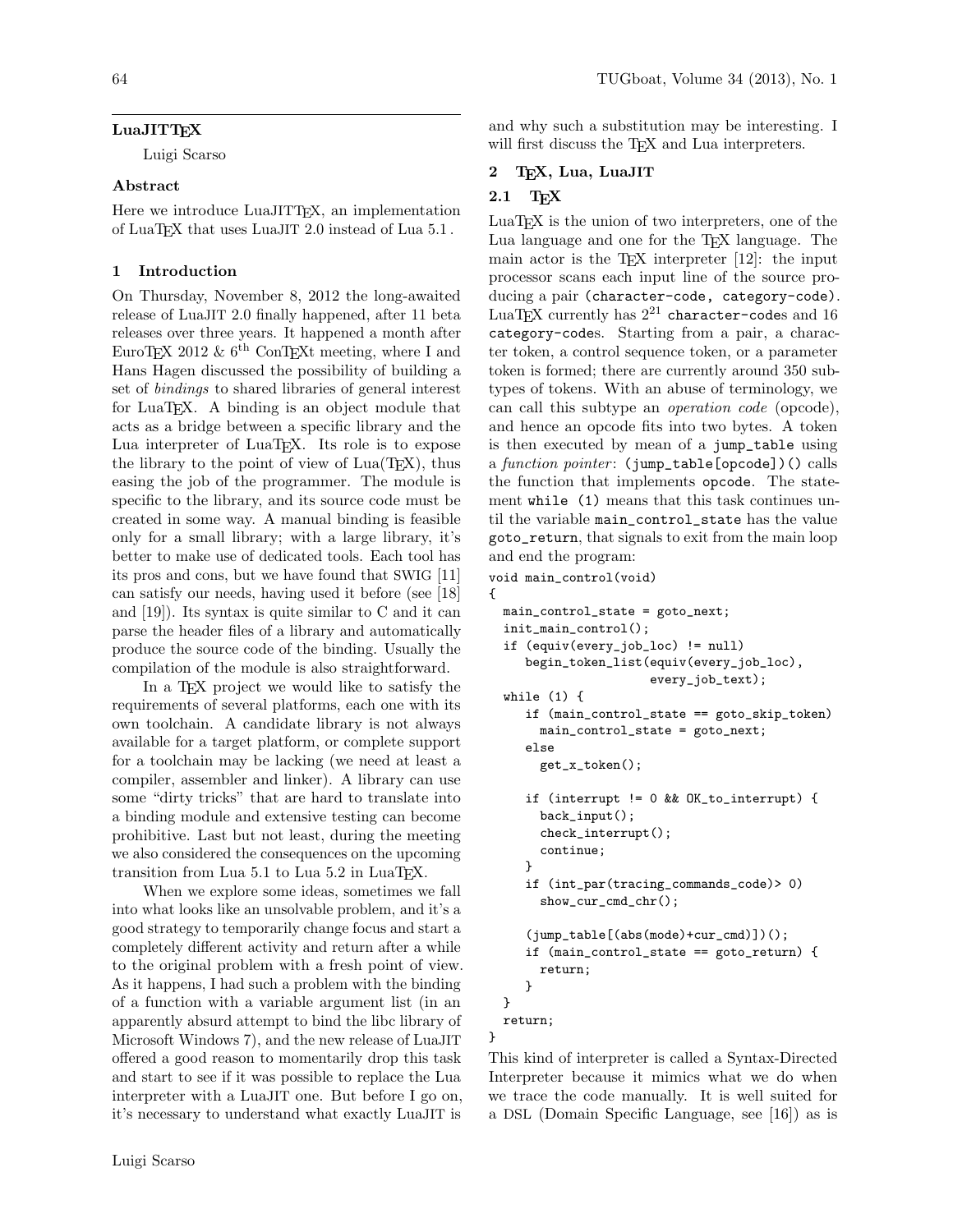TEX in this case, but usually a DSL is not so complex as TEX (which is also Turing-complete). The main part of this kind of interpreter is usually a big switch-case statement, where each opcode has its own case. The C standards do not specify how to implement a switch statement, but usually a compiler can use jump\_table only if each label is equal to the preceding label plus one (or if the compiler is able to bring values of the labels to an equivalent case, see [\[1\]](#page-7-5), section 7.12 Branches and switch statements); if the values are far from each other, a compiler must implement it as a kind of binary search among if-then-else like statements, and this has a bad impact on the branch predictor of the CPU. For example, let's consider this switch fragment of C code:

```
switch (OPCODE) {
case 0: func_000(); break;
case 1: func_001(); break;
case 2: func_002(); break;
default: break;
}
```
A compiler, maybe with some kind of optimization enabled, can generate machine code corresponding to the following pseudo-code (not C):

```
static address jump_table[] =
    {case_0,case_1,case_2,end };
if (index > 2) goto end;
goto jump_table[index];
case_0: func_000(); goto end;
case_1: func_001(); goto end;
case_2: func_b();
end:
```
which is more efficient than multiple if-then-else. Note that this jump\_table is not the same as we've seen for T<sub>F</sub>X: there we use a label to run a function in the compiled code that refers to a jump\_table being a function pointer table defined earlier in the source code, and once compiled it adds overhead due to the call of the selected function. On the other hand, the function pointer method definitely avoids the if-then-else like statements (because it's a choice made by the programmer, not the compiler) and makes the code more compact and more manageable. More on this later.

It is known that in order to speedup the loading of a large set of macros, TEX (or, more exactly, iniTEX, a special version of TEX) can also dump the macros into a kind of memory-compiled format (simply called format), which can be loaded at runtime. A format depends on the current release of the interpreter and the machine on which the interpreter runs: a format cannot generally be exchanged between different releases and formats cannot always

be exchanged between different machines even with the same release— but this currently fails only if a format uses floating point values, because floating point numbers related to glue are stored in the format and hence will generally not be readable across platforms. (See [\[2\]](#page-7-6): LATEX, for example, doesn't use

is portable, thankfully.) This is not seen as a penalty; because T<sub>E</sub>X is used as document compiler speed is a concern, and a format can give a speedup of several orders of magnitude, so it's typically built when TFX is installed. TEX users are generally more interested in durability/portability of their document source code, not the format. A remarkable exception is ConTEXt Mark IV, but its users find it natural to rebuild the format on every update of the code — which happens quite often, because it's still evolving. Dumping a format is also an uncommon characteristic for a DSL language.

glue values in the format and hence the result .fmt

### 2.2 Lua

The Lua interpreter is designed in a different way: it first translates the source code into another form and then executes this form. The translation is called compiling into bytecode because it's similar to the task of a compiler, which translates source code (like a C program) into machine code. While a compiler usually translates a source program into an intermediate representation which is optimized and then translated again into a machine code, a Lua interpreter directly translates the source into bytecode — but even in this case some optimization is possible [\[15\]](#page-7-7).

Like TEX, Lua can dump a module into a kind of "format" (called the bytecompiled version of the module) and this "format" can be exchanged between different machines with the same architecture and the same interpreter (i.e. the same major and minor version number). The reason for this is that the Lua interpreter has a kind of "software CPU" called Virtual Machine (VM), which is implemented in ANSI C and it is the same for all the same release of the interpreter. The name "bytecode" is not casual: each opcode of the instructions of the VM fits into one byte (while the size of an instruction is 32 bit) and a VM is nothing else than a bytecode interpreter (after all we can also see a physical CPU as a machine-code interpreter).

A bytecode interpreter is usually the best choice if we want to implement a general programming language and we also want a fast and portable interpreter (see [\[16\]](#page-7-4), chapter 10). The reason is that the design of a general programming language is more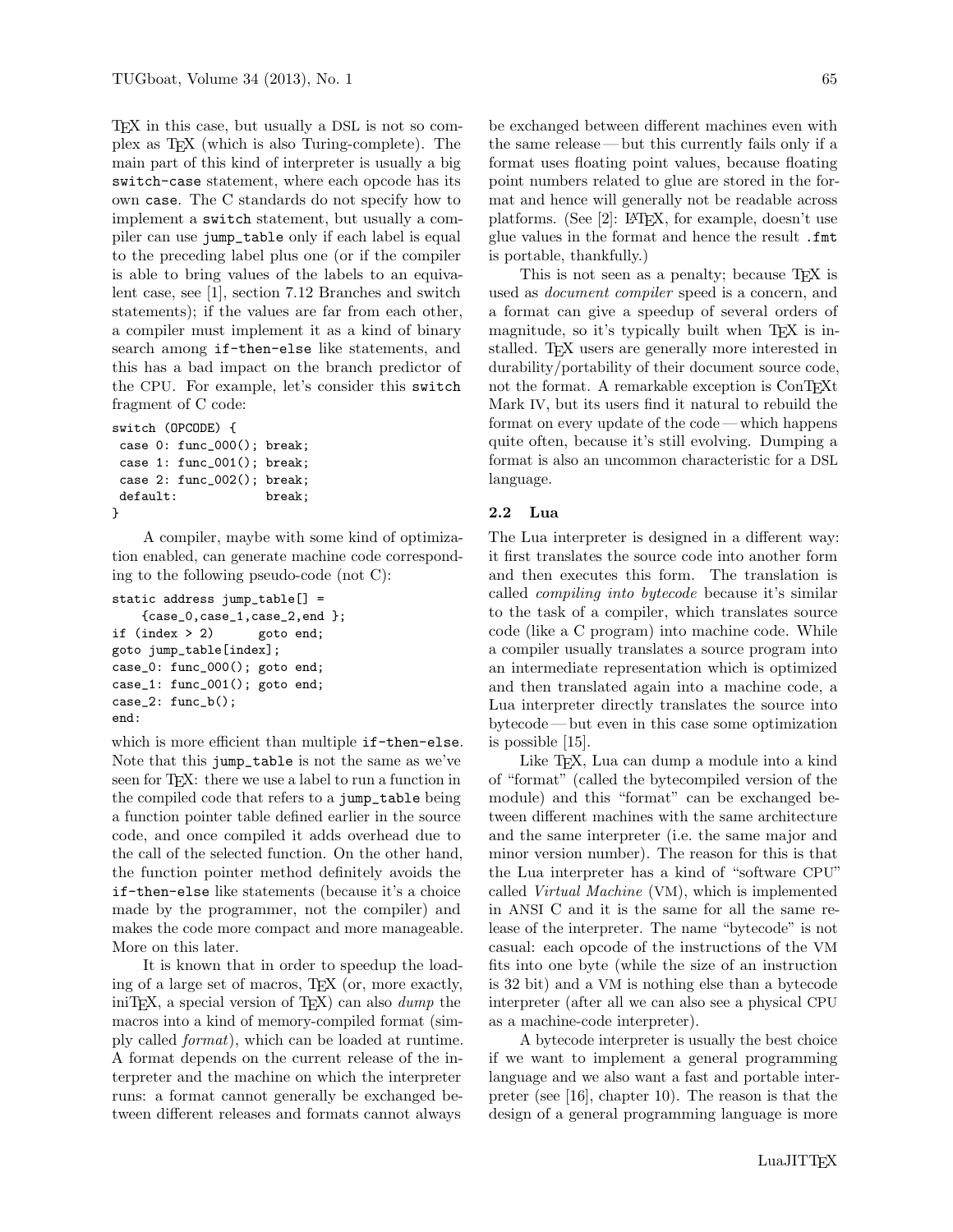complex than a simple DSL, but the theory of compilers is a powerful tool that can help enormously — we have only to avoid producing machine code. In fact any specific CPU is its own machine, and to try to adapt the compiler to each CPU is in conflict with the portability across different architectures. A better solution is to design a byte-compiler for a VM — this task is common for all platforms, gaining in portability— and implement the VM with a high level and widely available language like C. A VM is usually simpler than a physical CPU, so the byte-compiler can be optimized for performance — the translation must be fast; this means that the code can be complex and hence its design and implementation can require more effort compared to a DSL. This is why the bytecode is also important: we can use a cache to avoid re-parsing the source language. Of course a VM must be also fast, otherwise the interpreter of the general language is slow.

There are two ways to implement a VM: simulating a stack (stack-based VM) and simulating a register machine (register-based VM). A registerbased VM is similar to a real piece of hardware, because it uses simulated general-purpose registers, but has no practical limits on their number as a real CPU does. A stack-based VM doesn't have to figure out which register to use for which value, because instructions have implicit operands. Stack-based VMs are thus easy to implement, but register-based implementations better optimize the use of the registers of the physical CPU, which is the fastest memory available (300 times faster than DRAM), but is also very limited in size (typically not more than 1000 bytes, vs. a typical 4 GBytes of DRAM). Lua is the first widely used language to have a register-based VM ([\[15\]](#page-7-7), section Introduction).

Let's see for example how  $a=1; b=2; c=a+b$  is translated in bytecode by luac, the Lua bytecode compiler (text after ; is a comment):

```
SETTABUP 0 -1 -2 ; _ENV "a" 1
SETTABUP 0 -3 -4 ; _ENV "b" 2
GETTABUP 0 \t 0 \t -1 ; \_ENV "a"
GETTABUP 1 0 -3 ; _ENV "b"
ADD 0 0 1
SETTABUP 0 -5 0 ; _ENV "c"
RETURN 0 1
```
Expanding the meaning of the opcodes we have:

```
SETTABUP 0 -1 -2; UpValue[0][RK(-1)] := RK(-2)
SETTABUP 0 -3 -4; UpValue[0][RK(-3)] := RK(-4)
GETTABUP 0 \ 0 \ -1 \; R(0) := UpValue[0][RK(-1)]
GETTABUP 1 \ 0 \ -3 \; R(1) := UpValue[0][RK(-3)]
ADD 0 0 1 ; R(0) := RK(0) + RK(1)SETTABUP 0 -5 0; UpValue[0][RK(-5)] := RK(0)
RETURN 0 1 ; return R(0), R(-1)
```
UpValue[0] is the current environment, while R(.) is a register and RK(.) is a register or a constant: the access can be relative. So,

UpValue[0] $[RK(-1)] := RK(-2)$ 

means "in the current environment, set RK[-1] (i.e. "a") to RK[-2] (i.e. 1)."

Each of these instructions is executed by the bytecode interpreter, which is, perhaps a bit surprisingly, a big switch-case loop (here we show a fragment):

```
while (1) {
```

```
...
switch (op) {
 case OPR_AND: {
   luaK_goiftrue(fs, v);
   break;
 }
 case OPR_OR: {
   luaK_goiffalse(fs, v);
   break;
 }
  case OPR_CONCAT: {
   luaK_exp2nextreg(fs, v);
   break;
 }
  case OPR_ADD:
 case OPR_SUB:
 case OPR_MUL:
 case OPR_DIV:
  case OPR_MOD:
 case OPR_POW: {
   if (!isnumeral(v)) luaK_exp2RK(fs, v);
   break;
 }
  ...
}/* end switch */
 ...
```
}/\* end while \*/

Currently most bytecode interpreters use the threading model technique, where each instruction is the address of the case target code. This is similar to, but not the same as, what we have seen for the TFX interpreter.

To explain exactly what this means, let's first remember that C has a goto statement that transfers the program flow to a point marked by a label, i.e.

```
goto somelabel;
```
...

somelabel: /\* some code \*/

The address marked by somelabel is fixed at compile time, but some compilers (notably GCC) allow us to store the address of somelabel into an array to be used with a goto, using the label as a value so that the goto is computed at runtime: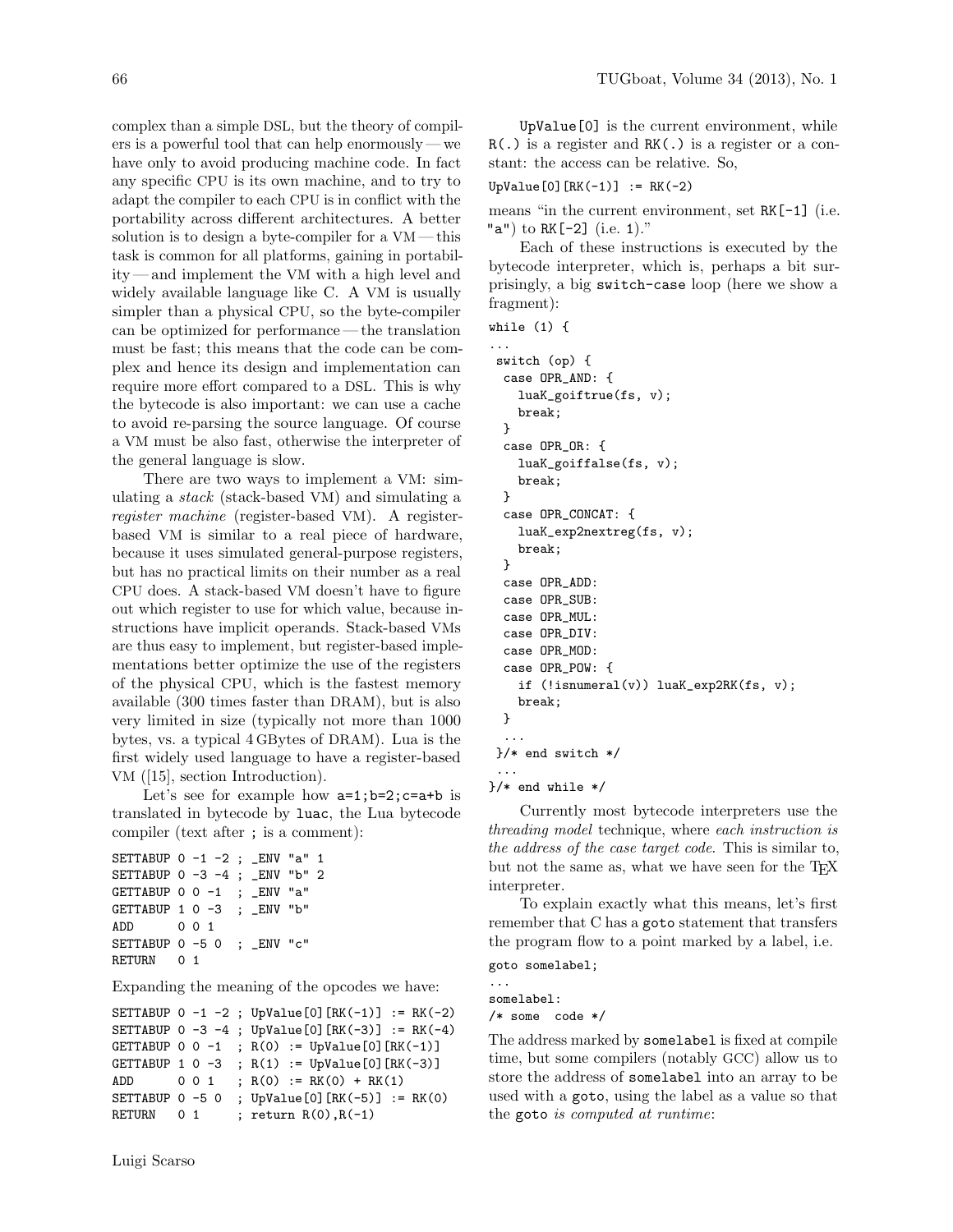```
static void *array[] = { &&somelabel };
...
/* equivalent to goto somelabel */
goto *array[0];
...
somelabel:
/* code */
```
Such labels as values are valid only within a function: computed goto cannot be used to jump to code in a different function. (Computed goto for GCC is described in [\[3\]](#page-7-8).) Hence in this case labels are not truly first-class values, i.e. values that can be dynamically created, destroyed or passed as an argument. In contrast, in Lua all types (nil, boolean, number, string, table, function, userdata, thread) are firstclass values and version 5.2 of Lua adds the goto statement too.

In this way it could be possible to replace the switch-case statement storing the bytecoded instruction of the program with an array instruction and counting the next instruction with a program counter pc, as in the following pseudo-code:

```
static void* dispatch_table[] = {
```

```
...
        &&OPR_AND,
        &&OPR_OR,
        &&OPR_CONCAT,
        &&OPR_ADD,
        ...};
#define DISPATCH() \
  goto *dispatch_table[instruction[pc++]]
int pc = 0;
while (1) {
  ...
  OPR_AND:
    luaK_goiftrue(fs, v);
    DISPATCH();
  }
  OPR_OR: {
    luaK_goiffalse(fs, v);
    DISPATCH();
  }
  OPR_CONCAT: {
    luaK_exp2nextreg(fs, v);
    DISPATCH();
  }
  OPR_ADD: {
    if (!isnumeral(v)) luaK_exp2RK(fs, v);
    DISPATCH();
  }
  ...
}/* end while */
```
There is also another important benefit: computed goto helps the branch predictor of the CPU. To understand the problem, let's consider a real CPU as an interpreter of machine code. At this level, it's still possible to divide the execution of a single instruction into atomic stages: let's call them *fetch* (read an instruction from memory) decode, execute and writeback (write the result into memory) and let's suppose that all the stages take the same time (which is not true in modern CPUs). A clock is mandatory to synchronize the stages, and a simple method (called Single-Cycle) is fetch - decode - execute - write the first instruction (4 cycles), fetch - decode - execute write the second (again 4 cycles) and so on. If we have 4 instructions then after 16 cycles the overall execution is done, if we suppose that none of the instructions use jumps to other instructions.

But, if each stage is independent the CPU can do a better job: after the fetch of the first instruction, it can start its decode stage and simultaneously the fetch stage of the second instruction, as explained in this picture from [\[4\]](#page-7-9):



The CPU can thus complete 4 instructions after 8 cycles, doubling the throughput, even if each instruction still takes 4 cycles. This method is called pipelining. Modern CPUs can have more than 4 stages: more stages means more cycles, but also simpler circuitry and hence the chance to use a faster clock; but especially more stages mean high throughput. In fact in this case the distance  $T_{\text{pipeline}}$  (in CPU cycles) between  $I_1$  and  $I_2$  is 1 cycle, while with the Single-Cycle we have  $T_{\text{Single-Cycle}} = 4$  cycles and in general for an N-stage pipeline we have at best  $T_{\text{pipeline}} = T_{\text{Single-Cycle}}/N.$ 

Back to the picture: a problem arises if execution of  $I_1$  has as a consequence a jump to  $I_4$ , skipping  $I_2$  and  $I_3$  — and this is known only at the execution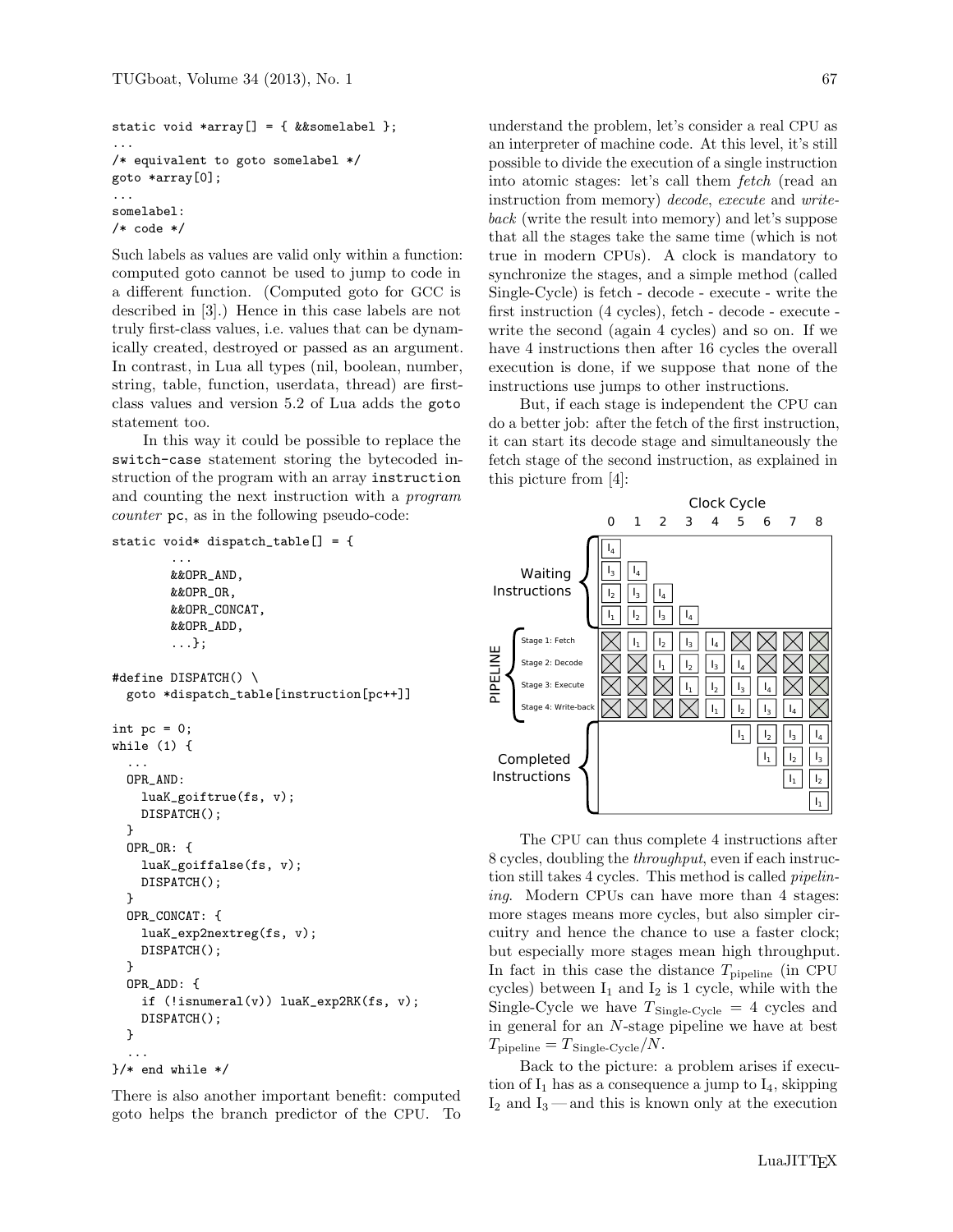stage. Given that the CPU knows that  $I_1$  is a type of jump, a simple solution is to avoid using any stage of the pipeline until  $I_1$  has ended its execute stage; in this case  $I_1$  will end at the  $5<sup>th</sup>$  cycle and  $I_4$  will end at the  $9<sup>th</sup>$  cycle — and we have the same performance of a Single-Cycle, because in this case with a Single-Cycle the CPU fetches  $I_4$  at the  $5<sup>th</sup>$  cycle. This is called a (control or branch) hazard.

To reduce the performance impact of this, modern CPUs have specialized hardware that predicts, with a conditional jump, the next instruction to fetch. This branch prediction can be a fixed rule ("never take the second choice") or a dynamic branch prediction, which is usually based on a branch history table: a small amount of memory indexed by the lower portion of the address of the branch instruction, which contains some bits that say whether that branch was recently taken or not. (For the sake of simplicity, we are not distinguishing between branch predictors (has to decide if a branch condition will fail or not) and branch path predictors (which address to jump to), because often both are on the same circuitry.)

If the branch predictor makes the right choice, the throughput increase is saved; otherwise it has to clean the pipeline and fetch the correct instruction and this is bad for performance. Nowadays, with an adequate algorithm, it's possible to have from 99% to 82% of correct predictions. For a comprehensive treatment of these subjects see [\[14\]](#page-7-10) and [\[17\]](#page-7-11).

The key point in the above is that the prediction is based on the current branch instruction. We have seen that, in the best situation, a switch-case is implemented with the switch condition used as offset in a look-up table: in the TEX pseudo-code above the crucial line is 'goto jump\_table[index];'. The branch predictor sees this line as a branch instruction and, starting from index, it has to choose between all the following cases (the branches): it has one base address and  $n$  equally-spread branches to choose from, and modern CPUs cannot manage large *n* efficiently. The line 'if (index  $> 2$ ) goto end;' which is mandatory for the switch also adds overhead.

With a computed goto the key line is

#### goto \*dispatch\_table[instruction[pc++]]

Each individual case becomes the address used by the branch predictor; the branch predictor has  $n$ different base addresses and statistically the next instruction is not equally spread between all  $n$  choices and hence the address to jump is better predicted.

The difference between these two can be significant: following [\[5\]](#page-7-12), a branch predictor mispredicts 81%–98% with switch and 57%–63% with the

threaded model.

So, why doesn't the Lua implementation use the computed goto? The reason is that this extension is not ANSI C, the language chosen to implement Lua. This is clearly explained in [\[15\]](#page-7-7): the threading model would compromise the portability of Lua. For example, the Microsoft C compiler doesn't support labels as values, and the Intel ICC compiler supports them under Linux but not under Microsoft Windows.

In the end, this is a good choice at least for T<sub>EX</sub>, given that also T<sub>EX</sub> aims to be portable: and if it were a true bottleneck, it should be possible to re-factor the C source of Lua with macros and conditional compilation to choose at compile time the type of the interpreter. And, finally, maybe there will be ANSI C compatible interpreters with lower error rates based on completely different models (after all, a failure rate of 57% is surely high enough to justify further research).

So far we have seen that T<sub>E</sub>X and Lua use different kinds of interpreter (direct-syntax vs. bytecode), both optimal for their purposes; both have bytecode output, with almost the same issues on portability, though not so relevant for the TFX users (and TFX is slightly better), both use the best choice of main loop of the interpreter, compatible with the portability goal and manageability of the code.

Let's look now at LuaJIT.

## 2.3 LuaJIT

LuaJIT, by Mike Pall [\[6\]](#page-7-13), drops the requirement of portability on as many platforms as possible, and changes important parts of the Lua interpreter, keeping compatibility with Lua 5.1 plus other constructs like goto. First, LuaJIT still has a bytecode interpreter, but it is written in assembly language. It's clear that this immediately leads to the conclusion that there can be (and in fact are) some platforms that are not supported, but we postpone this topic for later.

The way that LuaJIT builds the VM is a bit complex: first, a buildvm program is built for the given platform, then buildvm uses a dasc file (a mix of C and assembly) that describes the physical CPU and emits a lj\_vm.s assembly file (the VM) that is finally compiled. For an x86\_64 CPU, the vm\_x86.dasc file looks like this:

```
/* Generate the code for
  a single instruction. */
static void build_ins(BuildCtx *ctx,
                     BCOp op, int defop)
{
 int vk = 0;
```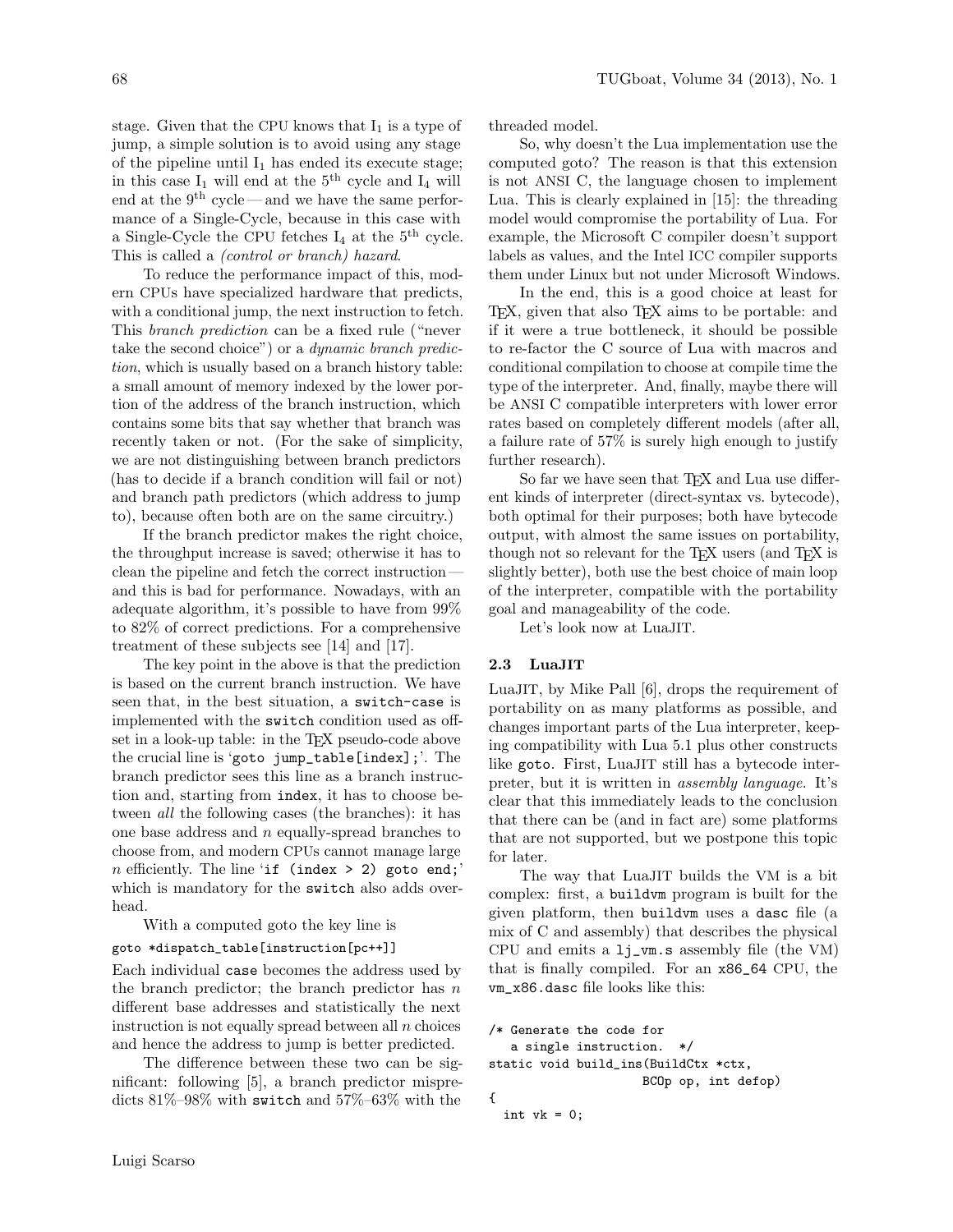```
|// Note: aligning all instructions
 |// does not pay off.
 |=>defop:
 switch (op) {
 /* -- Comparison ops --- */
 /* Remember: all ops branch for a true
    comparison, fall through otherwise. */
 |.macro jmp_comp, lt, ge, le, gt, target
 ||switch (op) {
 ||case BC_ISLT:
     | lt target
 ||break;
 ||case BC_ISGE:
     | ge target
 ||break;
 ||case BC_ISLE:
 | le target
 ||break;
 ||case BC_ISGT:
 | gt target
 ||break;
 ||default: break; /* Shut up GCC. */
 ||}
 |.endmacro
 case BC_ISLT: case BC_ISGE:
 case BC_ISLE: case BC_ISGT:
   | // RA = src1, RD = src2,| // JMP with RD = target
   | ins_AD
   |.if DUALNUM
   | checkint RA, >7
   | checkint RD, >8
   | mov RB, dword [BASE+RA*8]
   | add PC, 4
   | cmp RB, dword [BASE+RD*8]
   | jmp_comp jge, jl, jg, jle, >9
   |6:
   | movzx RD, PC_RD
   | branch
...
} /* end main switch */
```
It seems that the main loop is still a switch statement but LuaJIT under the hood uses a threading model — the same computed goto we saw above. This is possible because assembly language does not have the limitations of the C language, but of course the price to pay is maintaining several different assembly language sources of the same program.

}

It's important to stress a couple of things: the optimal use of registers (LuaJIT keeps all important variables of the state in registers, and this kind of optimization is hard to achieve with a C compiler, at least for an x86 CPU) and the size in bytes. An assembly program once compiled is usually smaller

than the C counterpart, which means it has a better chance of fitting into cache memory (which is at least two times faster than DRAM). For example, in a compiled version of LuaJITTFX for an  $x86\_64$ CPU the VM is 28560 bytes and it's common to find laptop computers with an L1 cache of 128 KiB with an access time 100 times faster than DRAM. Note that the bytecode is still portable between different LuaJIT VMs (sharing the same version), but it's not compatible with the Lua VM. The interpreter alone is claimed to be from 2 to 4 times faster than the Lua interpreter [\[7\]](#page-7-14).

The second important feature is that the VM supports translation of the bytecode into machine code at run time. This is called Just In Time compilation (hence the name LuaJIT), and it uses a trace compiler: a compiler that keeps track of frequently used "flat" sequences of bytecodes and only translates the "hot" ones the first time, reusing the machine-code subsequently. The VM and the trace compiler cooperate very closely, but we can describe the operations in four phases (see [\[7\]](#page-7-14), section 'How a trace compiler works'):

1) interpretation: the VM interprets the bytecodes and collects statistics, so that if some code path (i.e. a sequence of Lua statements) reaches a given threshold its trace (the relative linear sequence of bytecodes) is considered "hot" and the VM goes on to the next phase;

2) interpretation and recording: while continuing the interpretation of bytecode, the VM records the associate actions and translates them into an intermediate representation called static-single assignment (SSA), in which each variable is assigned exactly once;

3) trace compilation: if the recording is ok (for example all bytecode of the trace can be translated into a SSA), the SSA is optimized and translated into machine code;

4) trace execution: the compiled code is executed and reused if possible.

It's important to note that even during the trace compilation phase some runtime conditions (e.g. a bound check that fails) can halt execution of the compiled code and return to the standard way of bytecode interpretation, with a loss of performance. Of course we cannot forget the fact that we can have the benefits of a compiled language (high speed of execution) with the benefits of an interpreted one (high speed of development)— the key point of the JIT method.

The last important fact is the support of the Foreign Function Interface (FFI) via the Lua module ffi. Briefly, this module allows two things: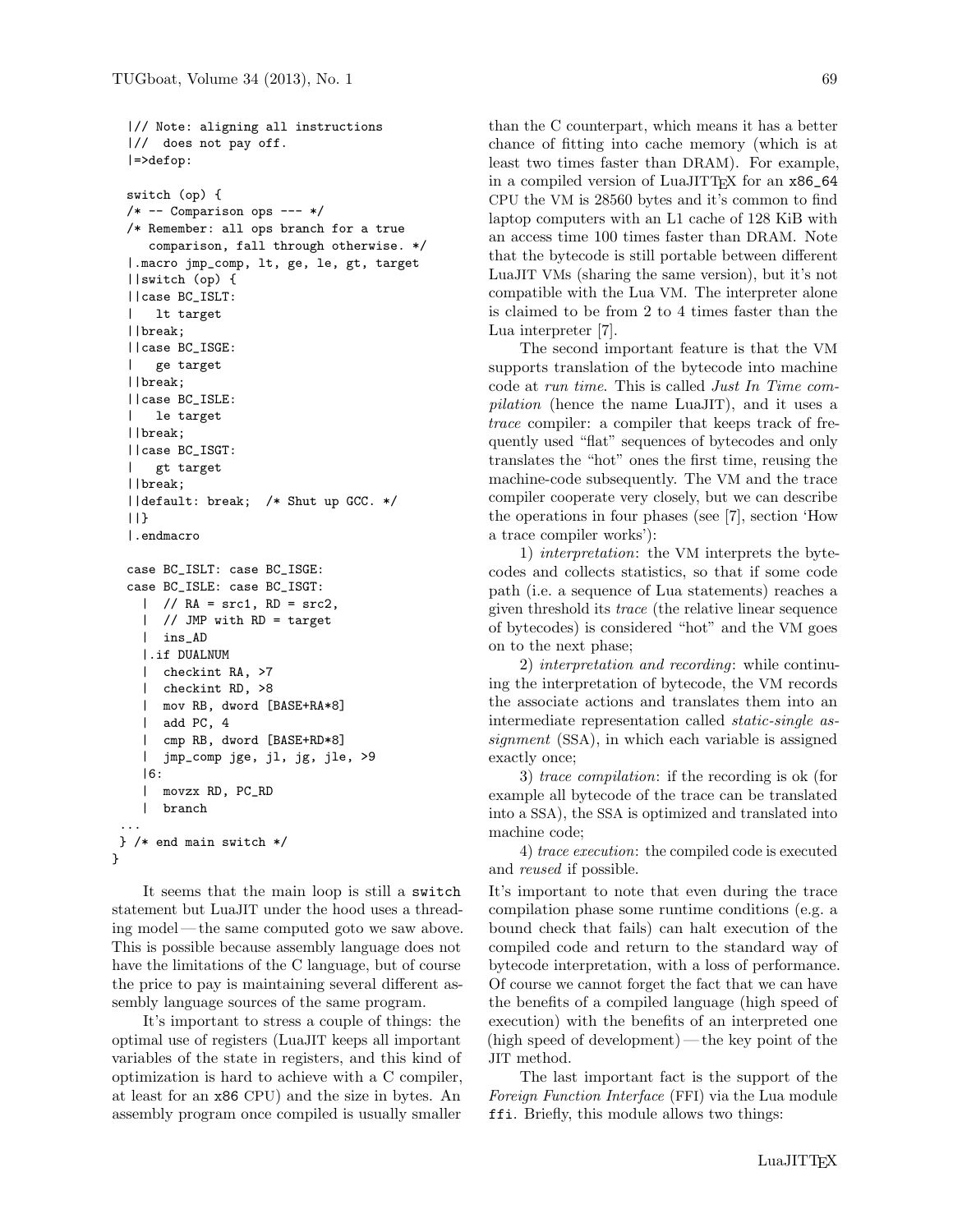1) pure Lua code can call external C functions (i.e. functions in external libraries such as .\*dll and \*.so); there is a special namespace ffi.C that permits using, at least on POSIX systems and Microsoft Windows, the symbols from the current system C library.

2) it's possible to use C data structures from pure Lua code: they are compiled to machine code at runtime by the JIT compiler. An example shown at [http://luajit.org/ext\\_ffi.html](http://luajit.org/ext_ffi.html) is eloquent: replacing a Lua table with a C struct on x86\_64 has a speedup of 110x (i.e. 110 times faster than Lua) and the memory consumption is 64 times less. Apart from the C preprocessor, LuaJIT with the ffi module is hence similar (but less powerful) to a C interpreter like cling  $[8]$  (an interpreter for C++).

# 3 Building LuaJITTEX and first results

## 3.1 Building LuaJITTEX

Building LuaJITTEX was a bit of a complicated task, because LuaJIT has its own system to detect the host CPU and build the VM in assembly language, and this system doesn't fit well with the way LuaTFX builds its binaries. After a few tries, we eventually decide to modify the layout of the source code of the original LuaTEX, moving the LuaJIT source to the same level of other support libraries like png, cairo, zlib, xpdf and using the original build system of LuaJIT. This seemed reasonable, given that LuaT<sub>E</sub>X is moving in the same direction (i.e. also move the stock Lua 5.2 to the level of the support libraries), so integration in the future can be easier than now. Some C files (less than ten) also needed to be adapted, but overall, after the change of the layout the integration was quite easy.

We knew that an important point was building LuaJITTEX for several platform with different compilers and checking the performance with a significant Lua code base. Initially the first version was only for Linux 32-bit, then the support for 64-bit was added; after that, we checked the mingw 32-bit version, using the same compiler of LuaT<sub>E</sub>X, but cross-compiling under Linux. After the mingw version we started to work on the source of luatex.exe from <http://www.w32tex.org/> by Akira Kakuto, which is known to compile with the Microsoft compiler for x86. We were able to adapt that source code to LuaJIT as well and compile it with the MS compiler VC 2008 Express edition, again under Linux with Wine.

Compilations in hand, we started a period of testing using the Lua code base of ConTEXt Mark IV. That ended around mid-December 2012, and eventually the LuaJITTEX project was created at [http://](http://foundry.supelec.fr/gf/project/luajittex) [foundry.supelec.fr/gf/project/luajittex](http://foundry.supelec.fr/gf/project/luajittex); the first release was on Christmas 2012. On 31 December the first version of luajittex.exe made by Prof. Kakuto was on the w32tex server. Later, in January 2013 we fixed the binary for Mac OS X 64 bit and added support for the compilation with the clang compiler. Of course as always testing is welcome: as stated in [\[9\]](#page-7-16), the choice of compiler can influence the performance, and we need more feedback on this.

### 3.2 First impressions

Extensive tests were done on the Lua code base of ConTEXt Mark IV, and [\[13\]](#page-7-17) (in this issue of  $TUG$ boat) reports numerical results. The first tests show that there was an improvement of speed of about 25%, and, if we decompose into the TEX time and the Lua time, we have measured effectively a 2x speedup of the Lua interpreter. Turning the JIT compilation itself on and off didn't change the results significantly; in fact, with JIT on, LuaJITT<sub>EX</sub> is a bit slower than with JIT off. Very likely the reason is that few functions of the Lua standard libraries are JIT-compiled (see [\[10\]](#page-7-18)) and when the JIT compiler sees a Not Yet Implemented (NYI) instruction, it has to jump from the trace compilation phase to the interpretation phase, and this has a cost. And of course, when nothing can be JIT-compiled the analysis is useless overhead.

Given that Mark IV uses the standard libraries and does lots of node-list manipulations it's not a surprise that there is a performance penalty: there is not much to JIT. Thus, the speedup essentially comes from the new VM written in assembly language.

The full power of JIT can be seen with pure Lua or with the math functions; we have also made some quick tests on using the ffi module and registered 10x speedups. Of course the price to pay is the loss of garbage collection: using ffi we must pay attention to the memory management and how the garbage collector works. We have not checked the calling of external libraries.

The overall impression is that LuaJITTEX is faster than LuaT<sub>E</sub>X, but not so overwhelmingly fast: in both, the TEX interpreter is still the dominant part. The memory footprint was slightly less in LuaJITTEX.

#### 4 Conclusion

LuaJITTEX looks like the best way to write a highperformance Lua interpreter— it's hard to believe that another implementation could do better without multi-threading. We have consistently measured that the VM is 2 times faster than standard Lua (as in [\[7\]](#page-7-14))